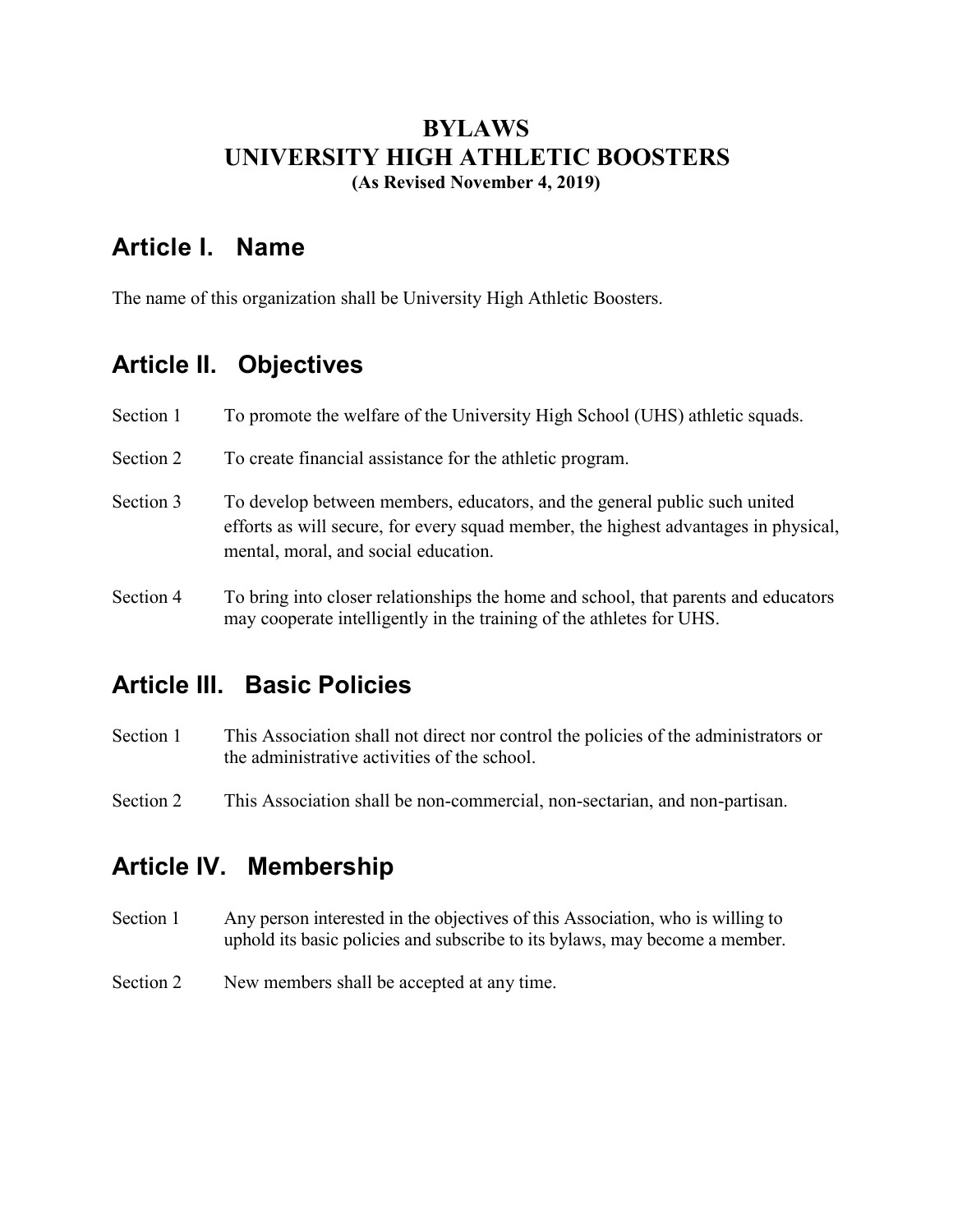## **Article V. Officers and Their Election**

| Section 1 | Any member is eligible to vote and become an officer in the Association.                                                                                                                                                                                                                                                                                          |
|-----------|-------------------------------------------------------------------------------------------------------------------------------------------------------------------------------------------------------------------------------------------------------------------------------------------------------------------------------------------------------------------|
| Section 2 | The officers of the Association shall be: President, Vice President, Secretary,<br>Treasurer, Vice President of Concessions, Vice President of Operations, Vice<br>President of Scheduling, Vice President of Fund Raising, Team Liaison,<br>Beverage Coordinator, Banner Coordinator and Brick Coordinator.                                                      |
| Section 3 | The President shall appoint a nominating committee of three members at the<br>regular meeting in March. This committee shall present a slate of officers, as<br>above named, with one nominee in each Office; however, nominations may be<br>made from the floor. Elections shall be held in April, and the installation of<br>officers held in May.              |
| Section 4 | Officers shall assume their official duties at the close of the regular meeting in<br>May, and shall serve until their successors are elected.                                                                                                                                                                                                                    |
| Section 5 | A vacancy occurring in any office shall be filled for the unexpired term by a<br>person elected by a majority of votes by the general membership, at either a<br>special meeting called by the President or at the next regular meeting. IN case a<br>vacancy occurs in the office of President, the First Vice President shall serve<br>notice of said election. |
| Section 6 | Any officer not properly performing the duties of his or her office may be<br>removed by a two-thirds vote of the Board.                                                                                                                                                                                                                                          |
| Section 7 | All officers shall deliver to their successors all official material within 10 days<br>after the May meeting.                                                                                                                                                                                                                                                     |

# **Article VI. Duties of Officers**

Section 1 The **President** shall preside at all meetings of this Association; call all special meetings; shall coordinate the work of the officers and committees in order that the objectives be promoted and shall sign all checks with the Treasurer, or other authorized officer; be a liaison to school administration, athletic director and coaches; assist with opening and closing of the concession stands.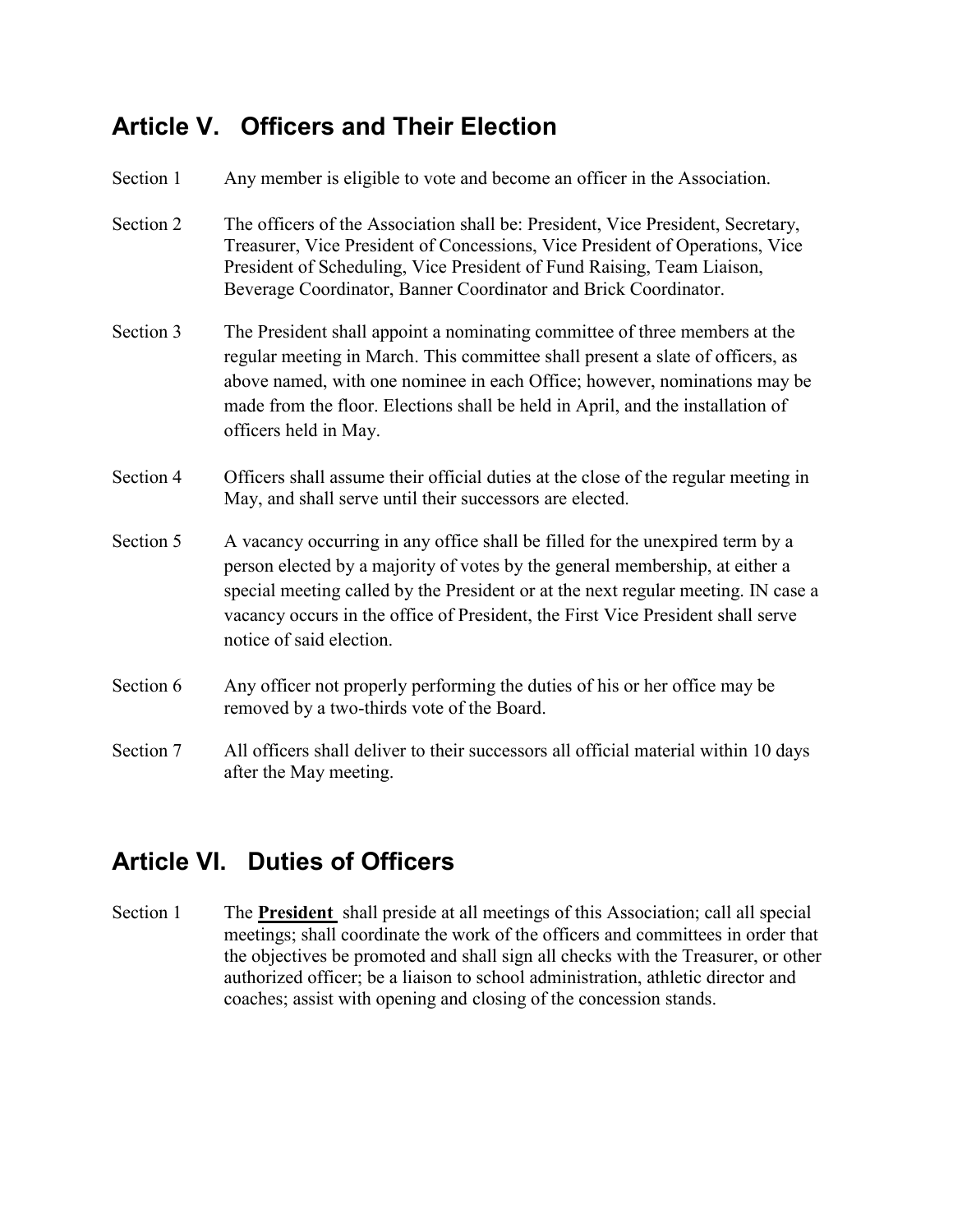- Section 2 The **Vice President** shall be Membership Chairman. The Vice President shall act as an aid to the President, and perform the duties of the President in the event of his or her absence. They will also be responsible for maintaining all social media accounts (Facebook and Twitter). Assists with opening and closing the concession stands.
- Section 3 The **Secretary** shall record the minutes of all meetings of the Association. These minutes will be prepared in draft and emailed directly to the Booster Officers for review and approval. Once the minutes are approved by the members, the Secretary will post the final minutes to the school's website at the discretion of school administration. The Secretary will perform such other duties as may be delegated to this office and shall handle any correspondence or communications as instructed by the President. Assists with opening and closing the concession stands.
- Section 4 The **Treasurer** shall receive all monies of the Association. They shall keep an accurate record of receipts and expenditures. They shall handle all disbursements of the Association and shall make a financial report at each regular meeting. All disbursements shall be paid by checks signed by both the Treasurer and President (or authorized Officer), upon approval of the Association.The Treasurer's accounts shall be audited annually by the same auditing system which audits the finances of UHS. Internal audits will be done only on an as needed basis. If an internal audit is needed, the President will appoint an Auditing Committee of not less than three members. After a thorough examination of said accounts, the committee will present a written statement at the regular meeting of their audit. They will also take care of any mail that comes to the booster mailbox in the school and will be the primary responding party of the booster's email address. They will assist with opening and closing the concession stands.
- Section 5 The **Vice President of Concessions** shall keep both the inside and outside concession stands stocked accordingly based on scheduled events (this includes all food and supplies but not drinks) and assist with opening and closing the concession stands.
- Section 6 The **Vice President of Operations** will ensure that all equipment is maintenance and functioning properly; and assists with opening and closing the concession stands.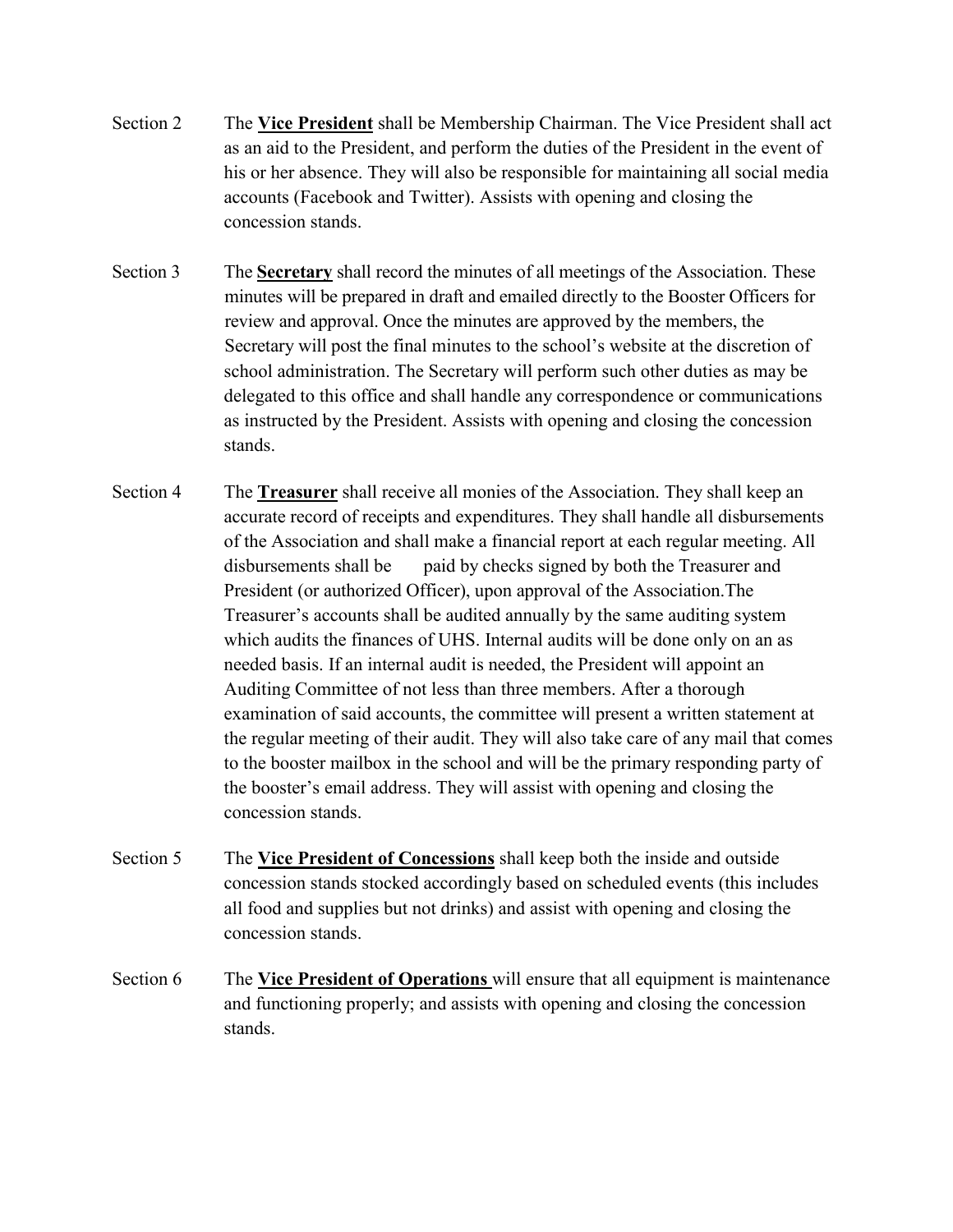- Section 7 The **Vice President of Scheduling** will coordinate a schedule for ALL events requiring a concession stand both inside and outside; schedule openers and closers; obtain a list of workers from designated team representative; and assist with opening and closing the concession stands.
- Section 8 The **Vice President of Fund Raising** will plan fundraising events; find and develop new fundraising ideas; oversee any committees related to fund raising projects; and assist with opening and closing the concession stands.
- Section 9 The **Team Liaison Coordinator** will make sure each team has a representative, maintains communication with the representative as required; will attend team meetings to give explanation of purpose and requirements of the UHS Athletic Boosters; and assist with opening and closing the concession stands.
- Section 10 The **Beverage Coordinator** will place orders with Coke as needed for the inside and outside concession stand; and assist with opening and closing the concession stands.
- Section 11 The **Brick Coordinator** will be the primary responsible party for selling new bricks and coordinating with the other members and the UHS Band Representatives to sell bricks. They will be the primary name on the Brick checking account and will be responsible for working with the designated brick company for the orders. They will also assist with opening and closing of the concession stands.
- Section 12 The **Banner Coordinator** will be the primary responsible party for selling new banners and coordinating with the other members to sell new banners; will maintain a log of what banners have been renewed and of each banners expiration date; and assist with opening and closing of concession stand.

## **Article VII. Meetings**

Section 1 Regular meetings of this Association shall be held monthly during the school year (September – May) on the second Monday of each month. The meetings will be held at University High School at 6:30. Meeting dates are subject to change based on school availability, maximum notice of change will be given. An agenda will be prepared for all meetings. Items submitted for inclusion on the agenda, must be submitted to the President no later than 2 days prior to the meeting.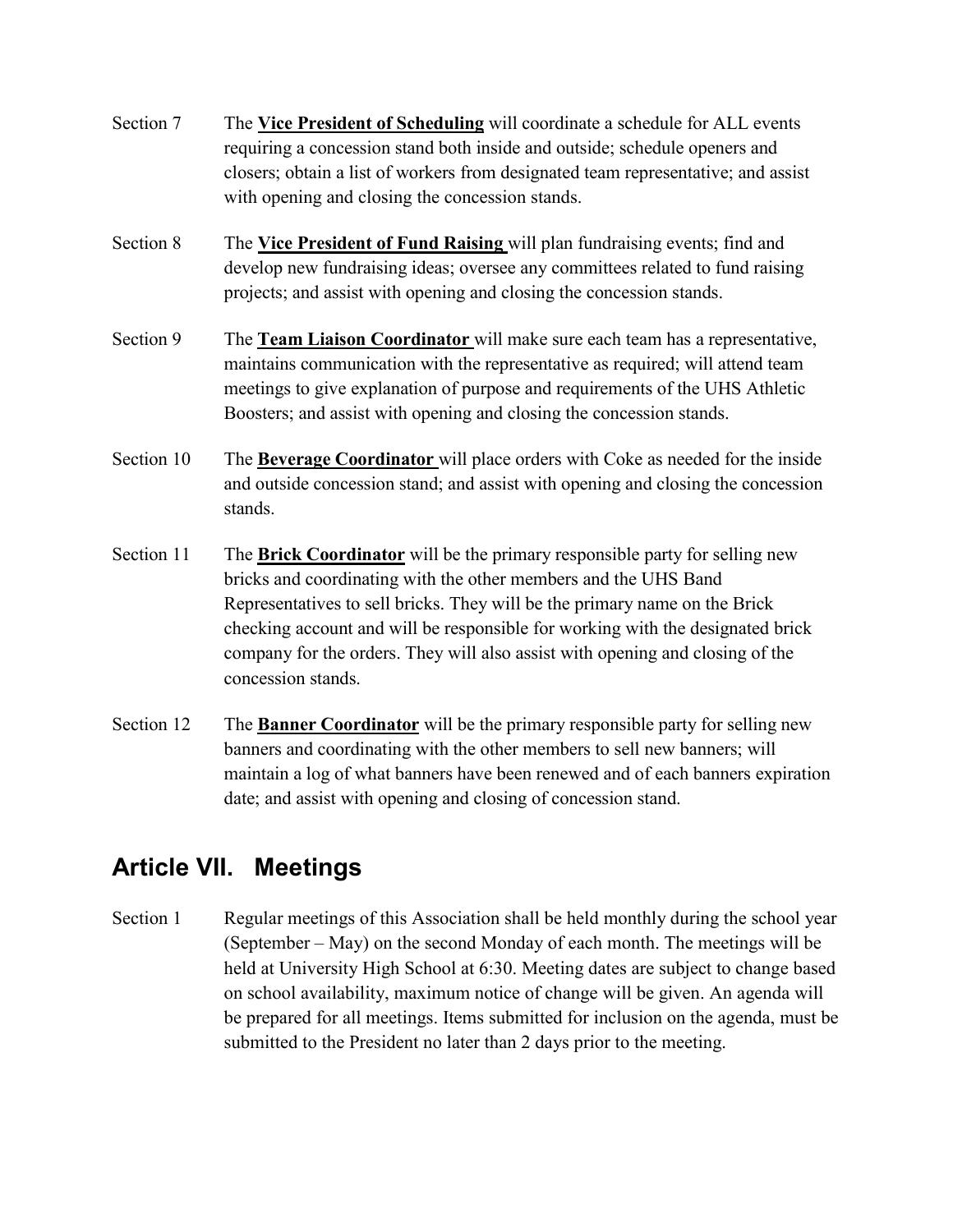- Section 2 The President may call Special Meetings when the need arises.
- Section 3 Ten members, two of which shall be officers, shall constitute a quorum for the transaction of business in any meeting of this Association.

#### **Article VIII. Committees**

Section 1 The President shall appoint Special Committees from time to time as they deem necessary. These committees may be concessions, elimination dinner, etc.

Section 2 The President shall be ex-officio member of all committees.

### **Article X. Fund Raising**

- Section 1 All fund-raising activities will be approved by a majority vote of the Association and all proceeds will be deposited in the treasury of the Association.
- Section 2 The Treasurer shall maintain a ledger showing funds in the general account and separate accounts for any special fund-raising activities conducted for specific purposes.
- Section 3 Funds may be transferred from the general account to specific funds accounts after a majority vote of the the Officers of the Association. Funds may be transferred from a special account to the general account only after a majority vote of the Officers of the Association.

#### **Article XI. Parliamentary Authority**

Section 1 "Roberts Rules of Order, Revised", shall govern this Association in all matters to which they are applicable and in which they are not in conflict with these Bylaws or those governing any school regulations.

#### **Article XII. Amendments**

Section 1 These Bylaws may be amended at any regular meeting of this Association by a two-thirds vote of the members present and voting, provided notice of the proposed amendments shall have been given at the previous regular meeting.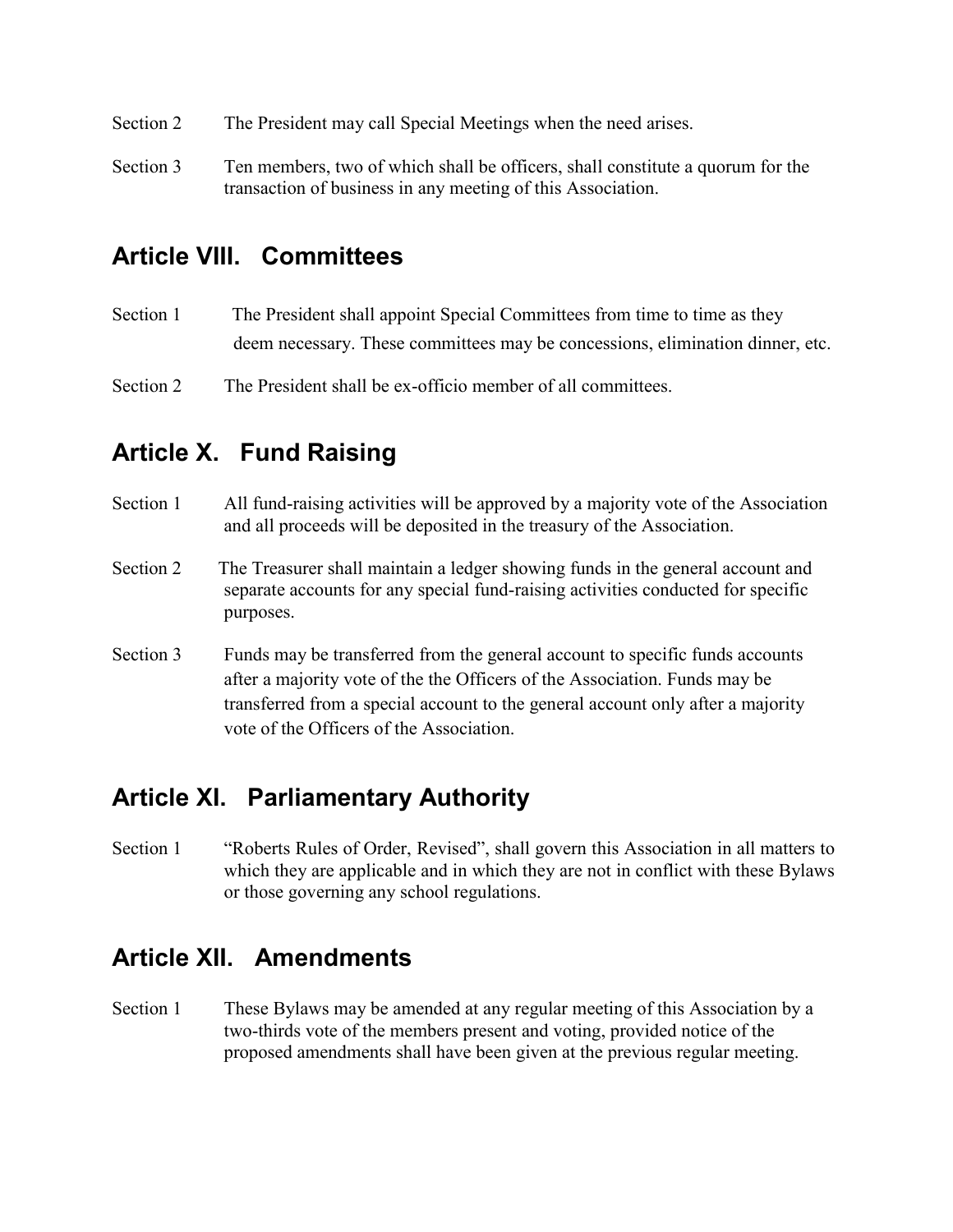#### **Amendments**

- Any expenditure of \$500 or less that arises between regular business meetings may be approved the President and one other Booster Officer.
- All money taken in and kept as Booster's share of 50/50 drawings shall be deposited to the Booster's accounts and used to fulfill the objectives of the Associations, as outlined in Article II of the Bylaws.
- Financial Assistance Eligibility from the boosters will be dependent on the meeting of the requirements of Amendment IIIa of the bylaws.
	- a. Eligibility requirements for financial assistance:

i. Each team must have a team representative listed with the Boosters.

 ii. Each team must submit to the Boosters a schedule and roster prior to the start of their season annually and communicate with the Team Liaison Coordinator when their team meetings are, so that they may attend.

 iii. Coaches or a team representative must be present at seventyfive (75%) of all Booster meetings.

iv. Each team must fulfill its outside concession obligation for home football games in the fall annually.

v. Each team must complete proper procedures when requesting financial assistance as outlined in the specific assistance request forms.

vi. Each team must accept and make every effort to sell their allotted number of tickets for the Annual Booster Fundraiser.

b. The University High Boosters will request three (3) original itemized bids from reputable vendors. The bids will be submitted on the uniform request form to an officer prior to the monthly boosters meeting the criteria requested from the boosters is as follows:

i. Team must be in good standing with Amendment III.a of the bylaws.

ii. The UHS logo or name (which designates UHS affiliation) shall appear on any clothing apparel that the Boosters provide funding for.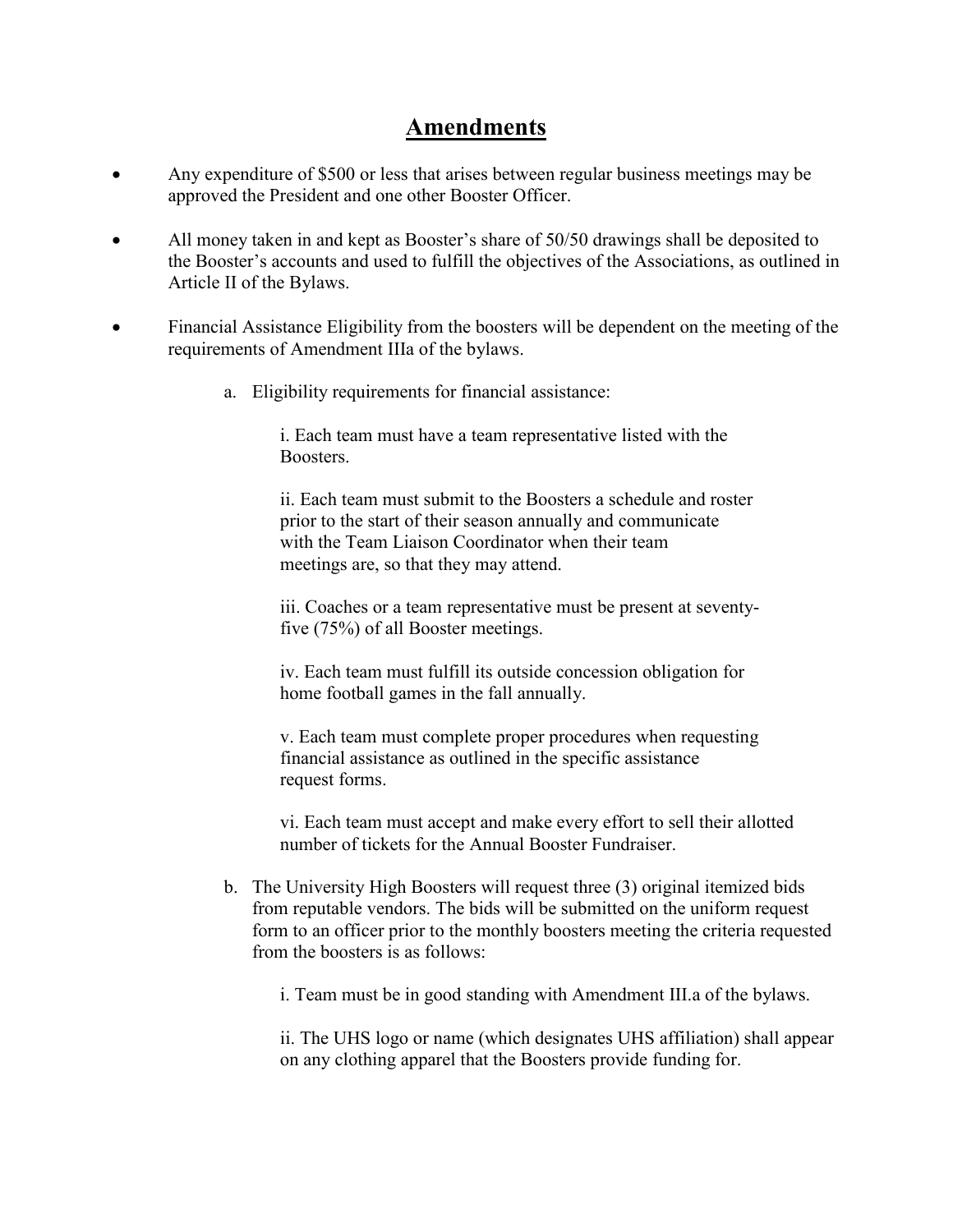iii. Higher bids will be accepted if necessary, to match existing uniforms or equipment, subject to board approval.

iv. The quality of the uniforms should last for a minimum of three (3) years.

v. Teams are eligible for one (1) varsity uniform every three (3) years. This uniform consists of a home or away uniform, but not both. The only exception to this is Cheerleading which will be eligible for uniforms every other year because of the length of their season that extends through the fall and winter seasons.

vi. Uniforms must be returned and inventoried at the end of season for next year's use.

vii. Requisitions shall be limited to items proposed to be acquired following approval from the boosters, and the boosters shall not assume the liability, nor approve reimbursement of any person or sport, for any items previously purchased or contracted for by the person or sport prior to obtaining the boosters approval.

viii. Funds shall not be disbursed to the requesting sport until such time as a purchase order or written quote for the approved item(s) has been provided to the Treasurer.

ix. Teams consisting of twenty-nine (29) or fewer varsity athletes may receive financial assistance up to \$1500 every (3) years for a "set" of uniforms (a set is a varsity home or away uniform, but not both).

x. Teams consisting of thirty (30) to forty-five (45) varsity athletes may receive financial assistance up to \$2500 every (3) years for a "set" of uniforms (a set is a varsity home or away uniform, but not both).

xi. Teams consisting of forty-six (46) or more varsity athletes may receive financial assistance up to \$3500 every (3) years for a "set" of uniforms (a set is a varsity home or away uniform, but not both).

xii. Cheerleading may receive financial assistance up to \$3000 every other year for uniforms.

xiii. The boosters will not assist with the purchase of personal items such as hats, cheer lollies, and other single athlete apparel.